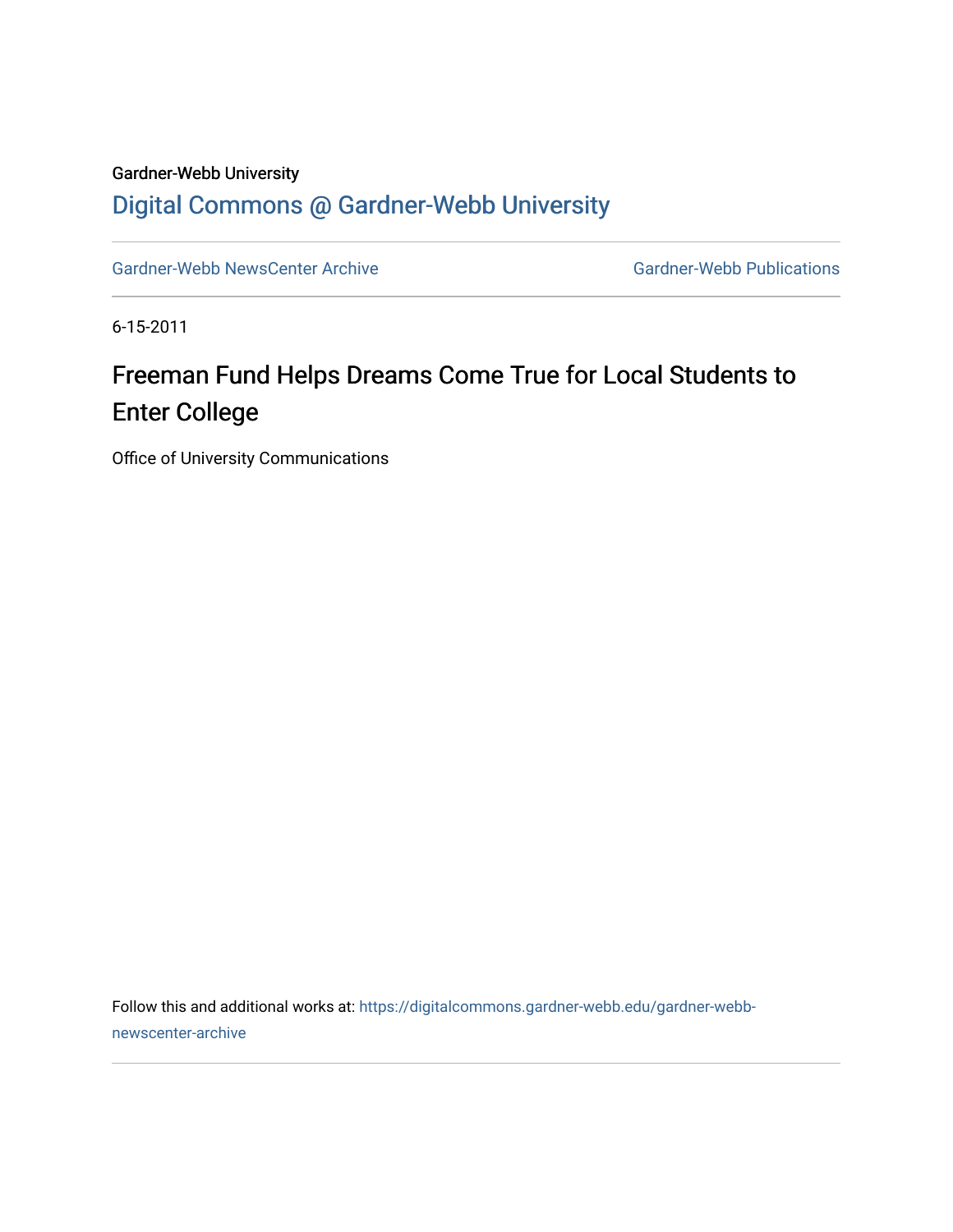## **Freeman Fund Helps Dreams Come True for Local Students to Enter College**

**webpublish.gardner-webb.edu**[/newscenter/freeman-fund-helps-dreams-come-true-for-local-students-to-enter-college/](https://webpublish.gardner-webb.edu/newscenter/freeman-fund-helps-dreams-come-true-for-local-students-to-enter-college/)

Office of University Communications **Communications Communications June 15, 2011** 

#### *Fund Celebrates 20 Years of Offering Educational Assistance*

BOILING SPRINGS, NC – The dream of leaving high school and entering college came true for nine local students thanks to the Joseph B. Freeman Jr. Educational Fund. The Freeman Fund is a scholarship fund formed by area business leaders 20 years ago to provide financial assistance to high school students from Cleveland County schools. The fund is designed for students who qualify academically for college but whose unique situations might otherwise prevent them from attending.

During a presentation at the Cleveland County Chamber of Commerce on Wednesday, June 15, recipients received financial awards ranging from \$1,000 to \$2,500 from the Freeman Fund. Since the scholarship's inception, at least one Freeman Fund recipient has enrolled each year at Gardner-Webb University. This year six of the recipients plan to attend Gardner-Webb.

Established in 1991, the scholarship was named for the late Joseph B. Freeman, who for many years was head of the Interstate Johnson Lane office in Shelby, N.C. Throughout his life, Freeman was a visible supporter of educational pursuits in Cleveland County. Each recipient of the Freeman Fund was evaluated by his or her academics, extracurricular activities, personal influences, motivation, and financial need. A committee of local business leaders with Gardner-Webb officials awards the scholarships after an evaluation process examines all candidates. The scholarship fund was established when several local business leaders saw the need to recognize students who excelled in these areas.

Senior Vice-President for Community Relations at Gardner-Webb, Scoot Dixon, who introduced this year's recipients, sees the continuation of the scholarship as a great honor to Freeman. "Mr. Freeman would be so proud to know that his scholarship fund had assisted so many deserving young people during these twenty years. The Scholarship Committee looks forward to continuing this fine tradition for many years to come," said Dixon.

#### **2011 Joseph B. Freeman Scholarship Recipients:**

| <b>Recipient</b> | <b>High School</b> | University Attending   Anticipated Major |  |
|------------------|--------------------|------------------------------------------|--|
|                  |                    |                                          |  |